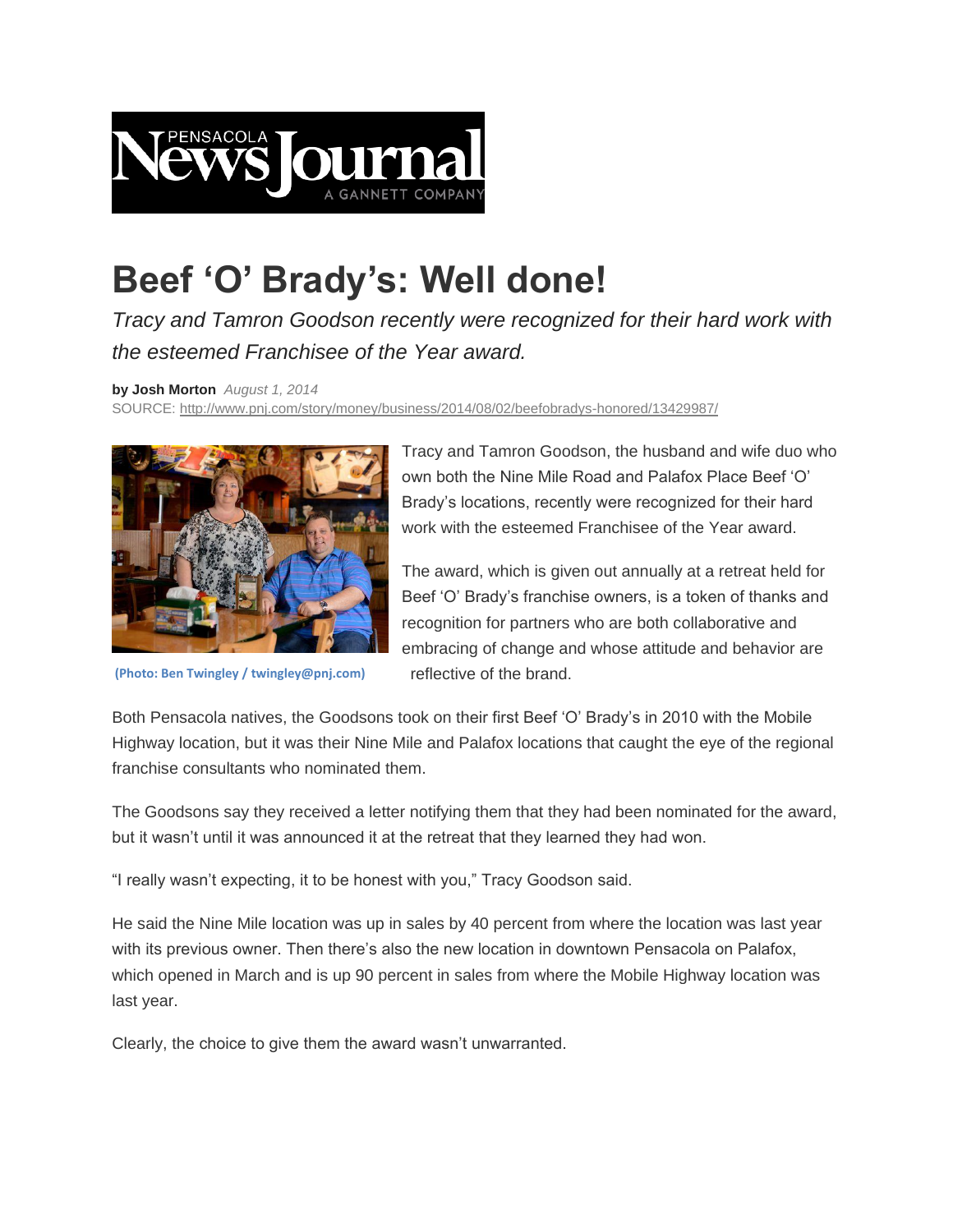Chris Elliot, CEO of Beef "O" Brady"s, said a great deal of the Goodsons success has to do with their willingness to take risks. He points out that when their Mobile Highway location wasn"t doing so well in sales and they decided to move it to Palafox, it showed a great deal of courage.

"It was a very risky process, and expensive," said Elliot. "But it has just been a home run for them."

Elliot added that the Goodsons are a prime example of the type of owners he looks for.

"Tracy and Tamron are exemplary franchise owners. They bring a lot of energy and excitement to the brand. They"re positive and that positive energy is infectious."

When asked what it takes to keep a business alive and thriving, the Goodsons had a one-word answer: "Teamwork."

With 20 years of marriage under their belts, a successful real estate company, two charitable bingo halls funding more than 37 different charities and their own race car team, it's safe to say they know a thing or two about teamwork.

"It"s all about putting a good team into place," Tracy Goodson said. "It"s not just us. It"s a team. It"s been that way through everything. Through the racing, through the real estate. It takes a little of everybody."

Located directly below the former Helen Back location and boasting a 26-foot-wide open entrance, patrons of the downtown Pensacola area likely have noticed the new Beef "O" Brady"s by now. Prior to the Goodsons taking over the property, it was most recently occupied by 850 Open Water, which was around for less than six months.

Walking past the new Palafox Beef "O" Brady"s, you can see that there is a marked difference in the image of this location compared to most Beef "O" Brady"s. Where you typically find wood floors and your standard two-door entrance, this one has concrete floors with a large accordion style front door.

"When the weather"s nice, we can open the whole front up," Tracy Goodson said. "We got 26 feet of open air to the streets."

Tamron, who focuses mainly on the administrative side of things, said that most of the ideas and visions pertinent to the aesthetics come from Tracy.

"I just go in there and drink a couple beers and dream it up," Tracy Goodson said in reference to how he decided on the layout. "That's the truth."

When they first bought the property, he recalls it having no windows across the front and the classic two-door entrance. He said he could imagine a window dining area overlooking Palafox, bands performing on a stage by a window, and people walking up and down the street being able to look in.